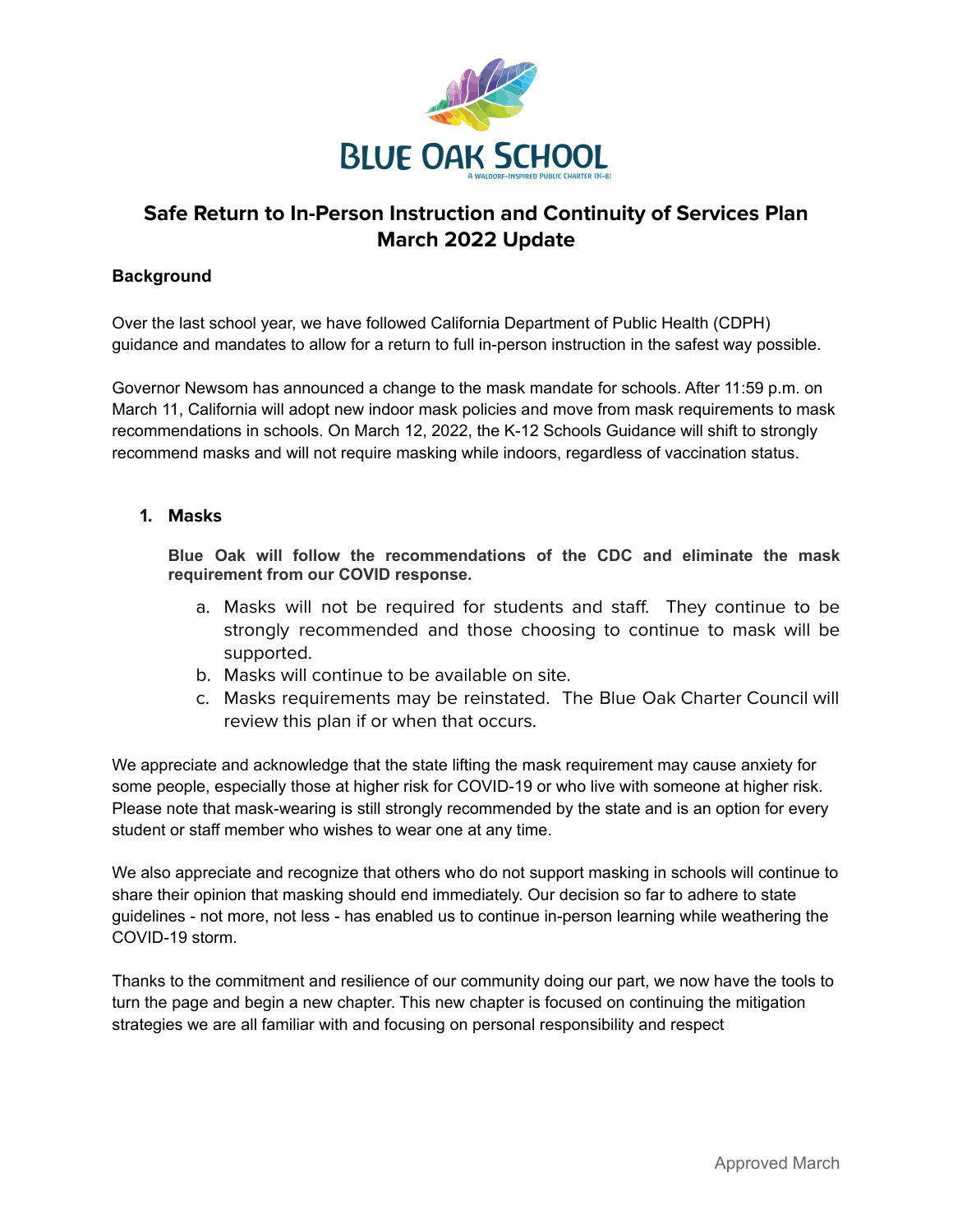

### **d. Respecting Personal Choice**

- i. The state is providing personal choice for masking in schools with the expectation that individual decisions are respected.
- ii. One should not make assumptions regarding someone's beliefs or health status based upon their choice to wear or not wear a mask, nor should they comment on them.
- iii. For young children, please let teachers know your wishes. *The schools may discuss the change with students in a developmentally appropriate manner, including how to respect everyone's personal choice.*
- iv. If your child(ren) expresses any anxiety, feel free to reach out to our school counselors for additional support as needed.

## 2. **Hand Hygiene**

a. Blue Oak will Continue teaching and reinforcement of hand washing, avoiding contact with eyes, nose and mouth, covering coughs and sneezes throughout the day.

### **3. Staff Vaccination**

a. Staff who have been or intend to be vaccinated are requested to share this show verifiable proof of vaccination.

## **4. Physical Distancing / Small Group Requirements**

a. No minimum physical distancing or isolation of groups will be required, though eating physical distance will be maximized with outdoor seating when possible

## **5. Ventilation & Cleaning**

- a. Facilities staff will continue to monitor ventilation and will properly maintain and replace filters.
- b. Facility will be cleaned and disinfected once a day.
- c. If a person has been reported as sick with COVID 19 within the last 24 hours, any area used by them will be cleaned specifically.

## **6. Sickness & Quarantine**

Families and students will be expected to stay at home when sick and get tested.

Staff and students with symptoms of COVID-19 infection will be directed not to return for in-person instruction until they have met CDPH criteria to return to school for those with symptoms:

- a. At least 24 hours have passed since resolution of fever without the use of fever-reducing medications; and
- b. Other symptoms have improved; and
- c. They have a negative test for SARS-CoV-2, OR a healthcare provider has provided documentation that the symptoms are typical of their underlying chronic condition (e.g., allergies or asthma) OR a healthcare provider has